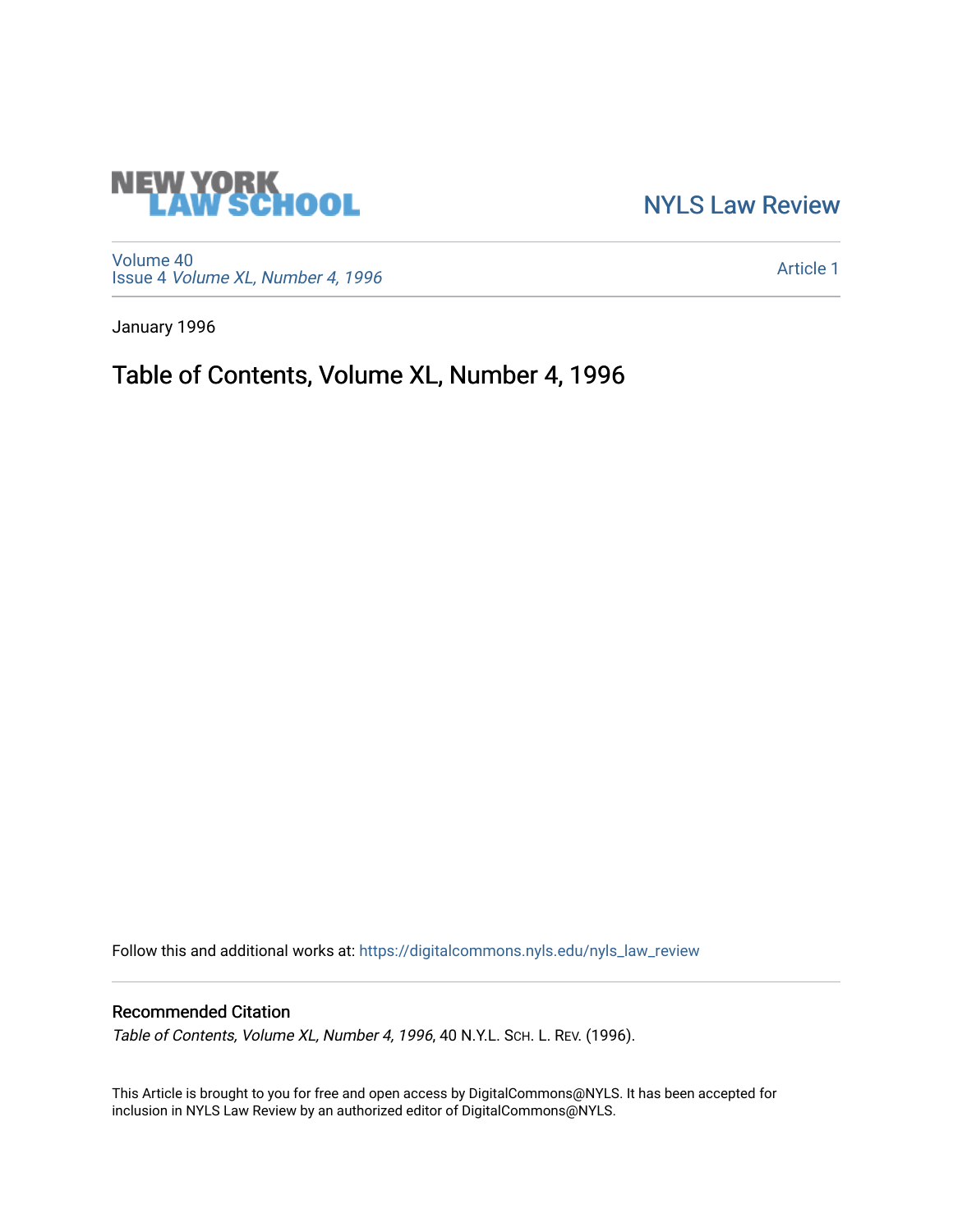## **NEW YORK LAW SCHOOL LAW REVIEW**

© Copyright 1996 *New York Law School Law Review*

| <b>VOLUME XL</b>                                                     | <b>NUMBER 4</b>                                                                             | 1996 |
|----------------------------------------------------------------------|---------------------------------------------------------------------------------------------|------|
|                                                                      | <b>CONTENTS</b>                                                                             |      |
|                                                                      | <b>ARTICLES</b>                                                                             |      |
| AND NEUTRAL ANTI-DEMOCRACY                                           | ONE HUNDRED YEARS AFTER PLESSY: THE FAILURE<br>OF DEMOCRACY AND THE POTENTIALS FOR ELITEST  |      |
|                                                                      | Daniel R. Gordon                                                                            | 641  |
| FOR GAY AND LESBIAN CIVIL RIGHTS                                     | THE LIMITS OF LEGAL DISCOURSE: LEARNING FROM<br>THE CIVIL RIGHTS MOVEMENT IN THE QUEST      |      |
|                                                                      | Odeana R. Neal                                                                              | 679  |
|                                                                      | ACCOMMODATING RELIGION AT WORK: A PRINCIPLED<br>APPROACH TO TITLE VII AND RELIGIOUS FREEDOM |      |
|                                                                      | Steven D. Jamar                                                                             | 719  |
| TERM LIMITS: HISTORY, DEMOCRACY AND<br>CONSTITUTIONAL INTERPRETATION |                                                                                             |      |
|                                                                      | Harry H. Wellington                                                                         | 833  |
|                                                                      | <b>DIALOGUE</b>                                                                             |      |
| INTRODUCTION                                                         |                                                                                             |      |
|                                                                      | Nadine Strossen                                                                             | 855  |
|                                                                      | SPEECH: POLITICS AND THE REHNQUIST COURT                                                    |      |
|                                                                      | James F. Simon                                                                              | 863  |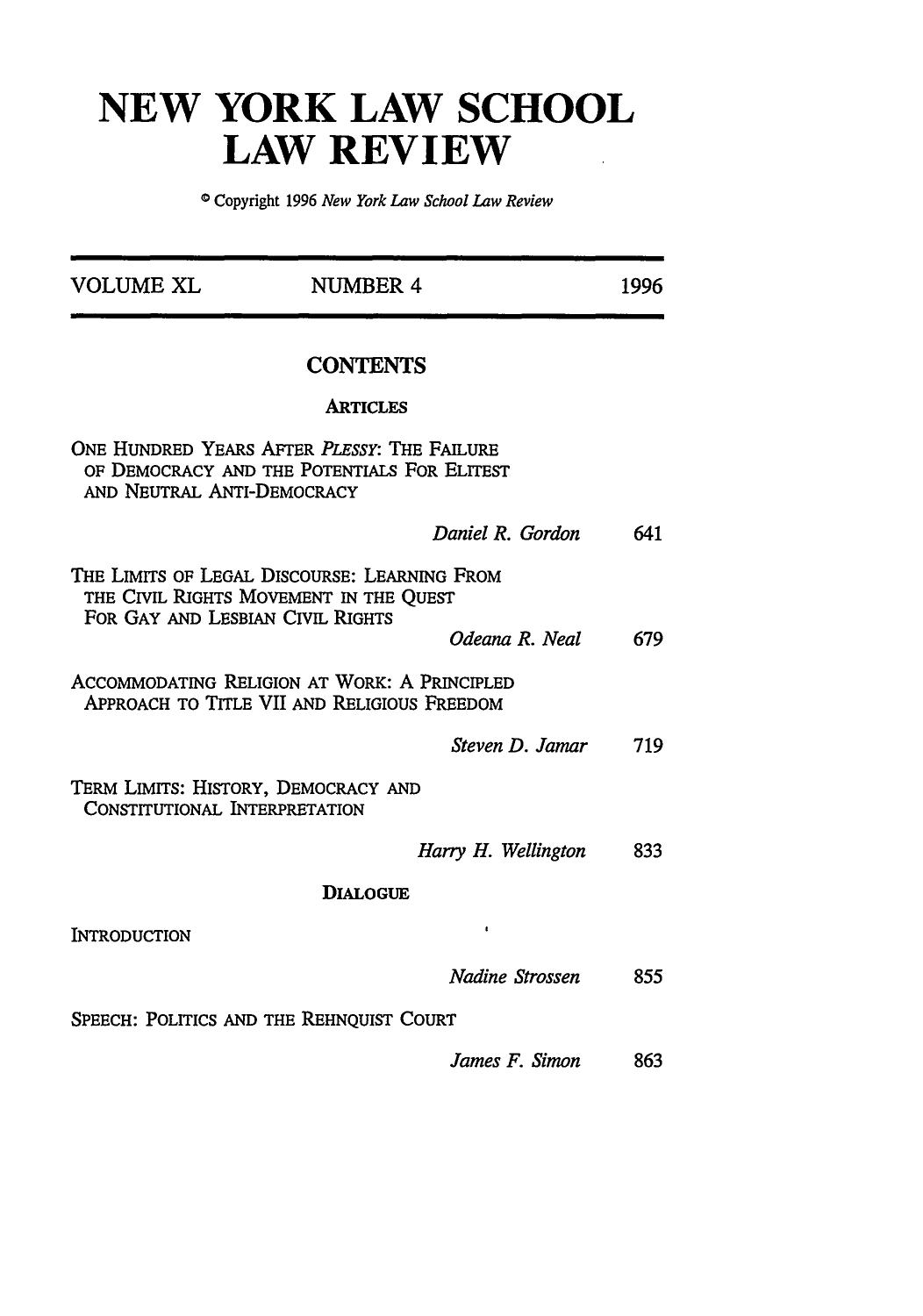### THE CENTER MOVES, THE CENTER REMAINS

 $\Delta$ 

 $\hat{\beta}$ 

|                                                                                   | Lyle Denniston                 | 877 |
|-----------------------------------------------------------------------------------|--------------------------------|-----|
| WHO CARES?                                                                        |                                |     |
|                                                                                   | Jeffrey Rosen                  | 899 |
| THE LEGAL CULTURE                                                                 |                                |     |
|                                                                                   | John P. Mackenzie              | 903 |
| A DEFENSE OF ACTIVISM                                                             |                                |     |
|                                                                                   | Kim I. Eisler                  | 911 |
| A RETURN TO CONSTITUTIONAL INTERPRETATION<br>FROM JUDICIAL LAW-MAKING             |                                |     |
|                                                                                   | Edwin Meese III                | 925 |
| THE CENTER HOLDS, BUT WHERE IS THE CENTER?<br>A RESPONSE TO JAMES SIMON           |                                |     |
|                                                                                   | Steven R. Shapiro              | 935 |
| THE "CENTER" IS IN THE EYE<br>OF THE BEHOLDER                                     |                                |     |
|                                                                                   | Jay Alan Sekulow & John Tuskey | 945 |
| SIMPLE SIMON: SUPEMELY SANGUINE, SUPREMELY<br><b>STUBBORN</b>                     |                                |     |
|                                                                                   | David J. Garrow                | 969 |
| CHARTING THE REHNQUIST COURT'S COURSE: HOW<br>THE CENTER FOLDS, HOLDS, AND SHIFTS |                                |     |
|                                                                                   | David M. O'Brien               | 981 |
| A COURT WITHOUT A COMPASS                                                         |                                |     |
|                                                                                   | Roger Pilon                    | 999 |